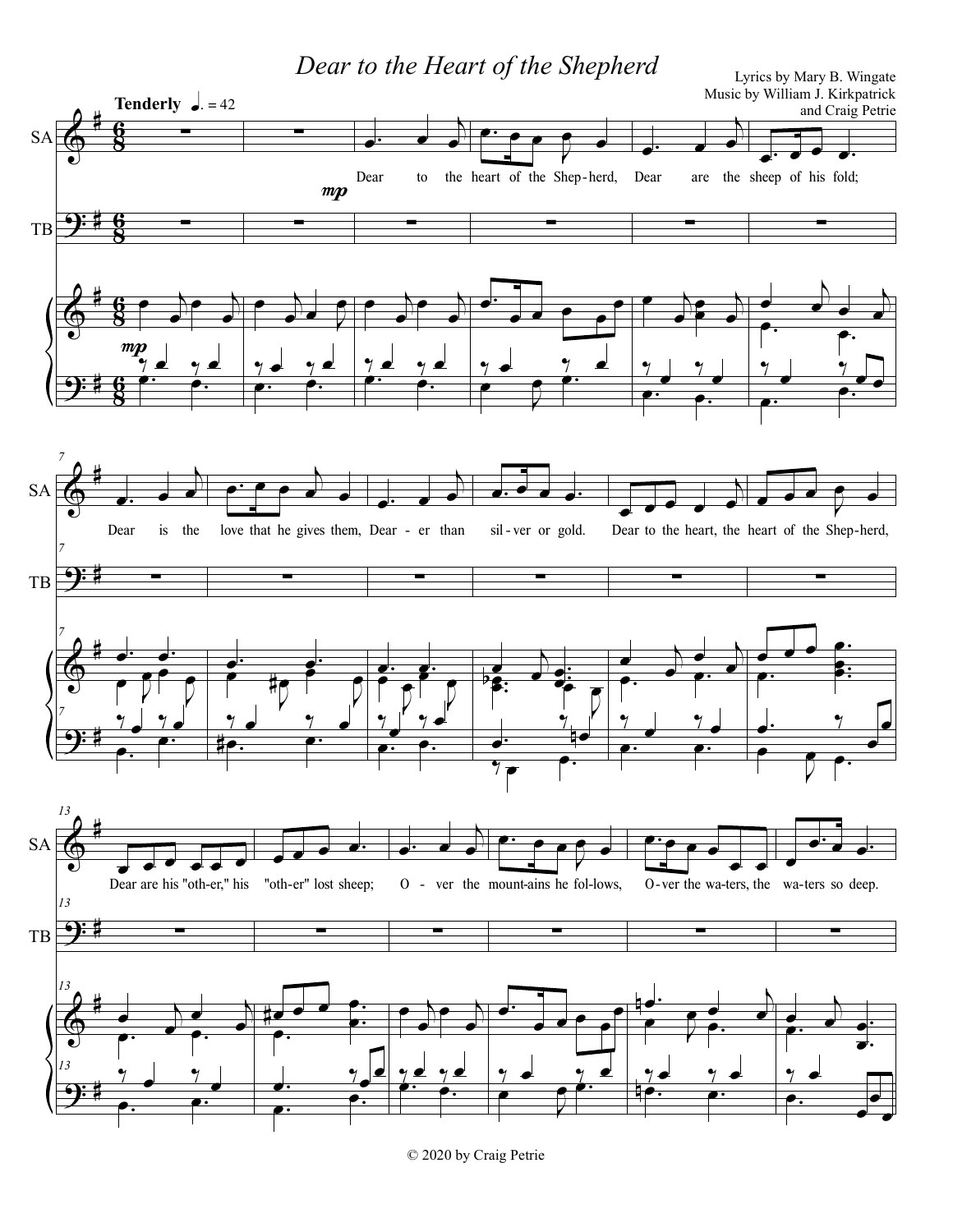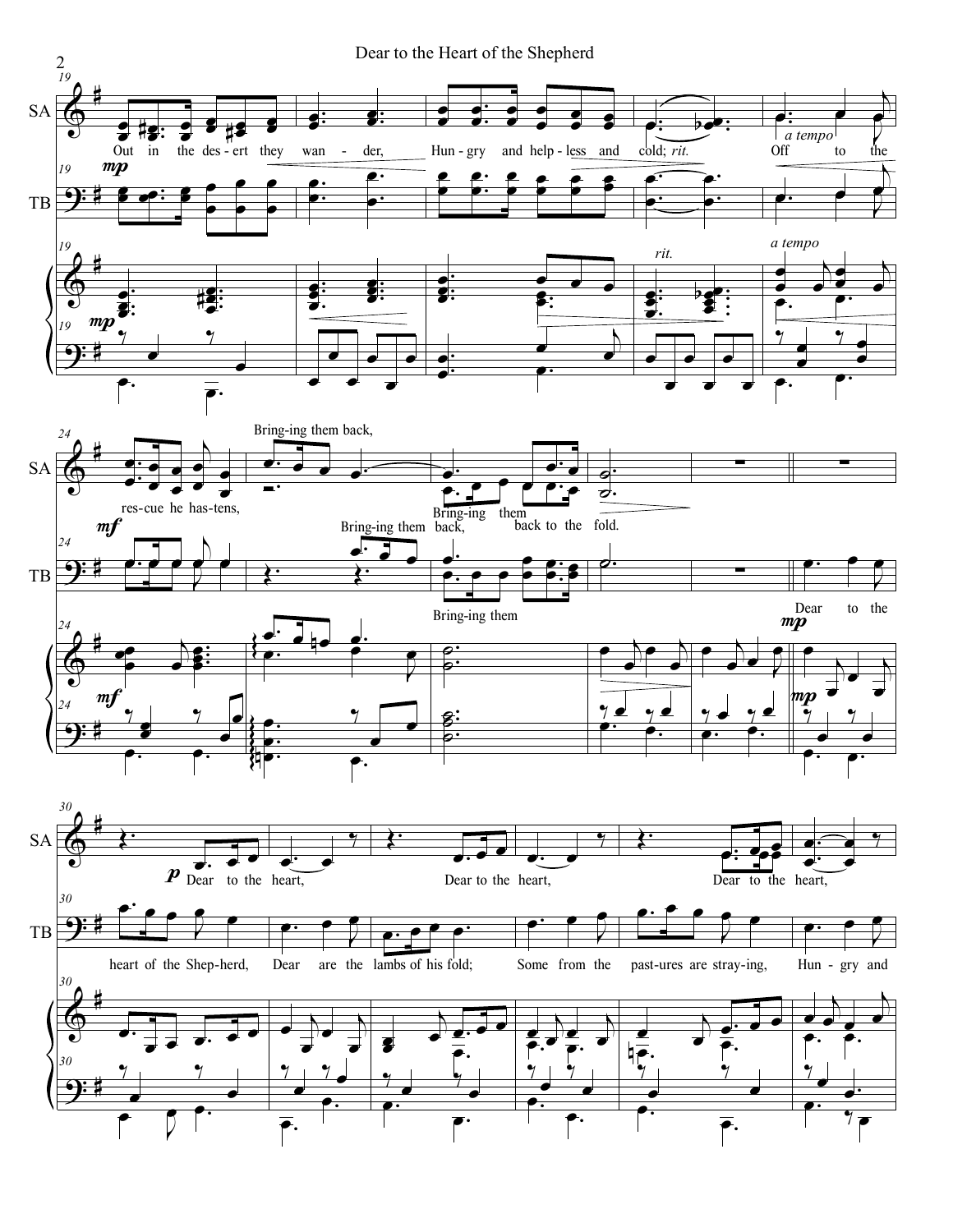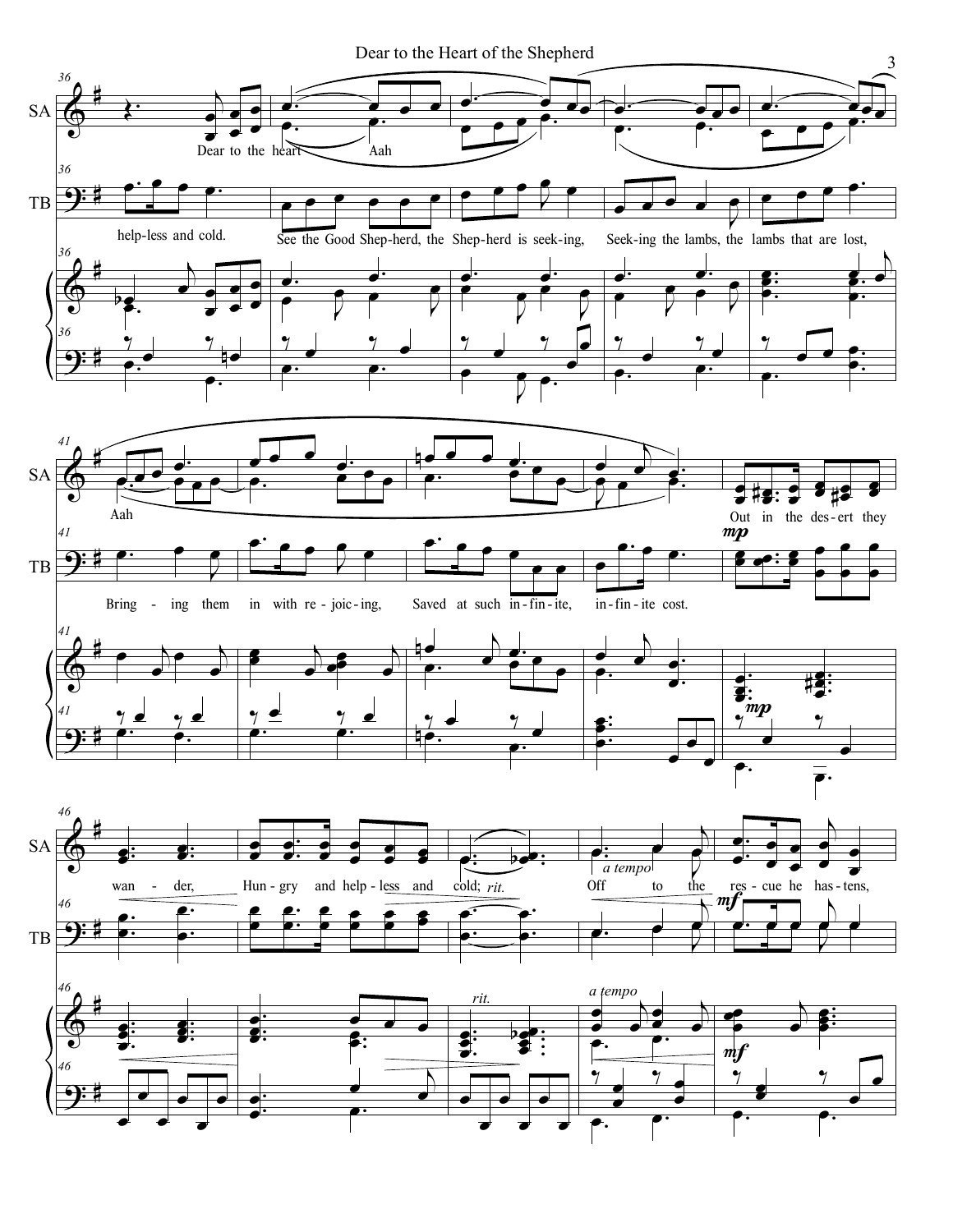Dear to the Heart of the Shepherd

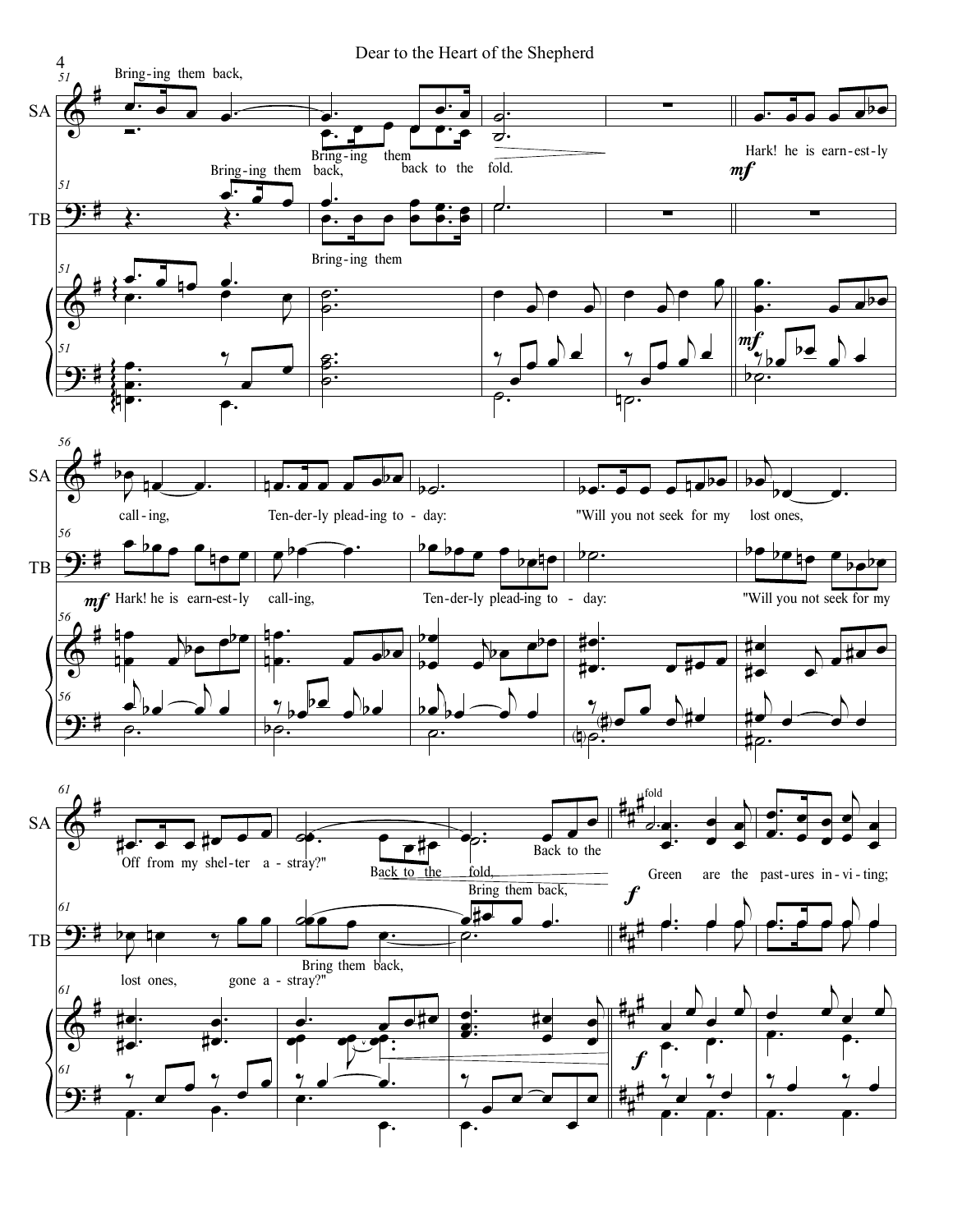Dear to the Heart of the Shepherd